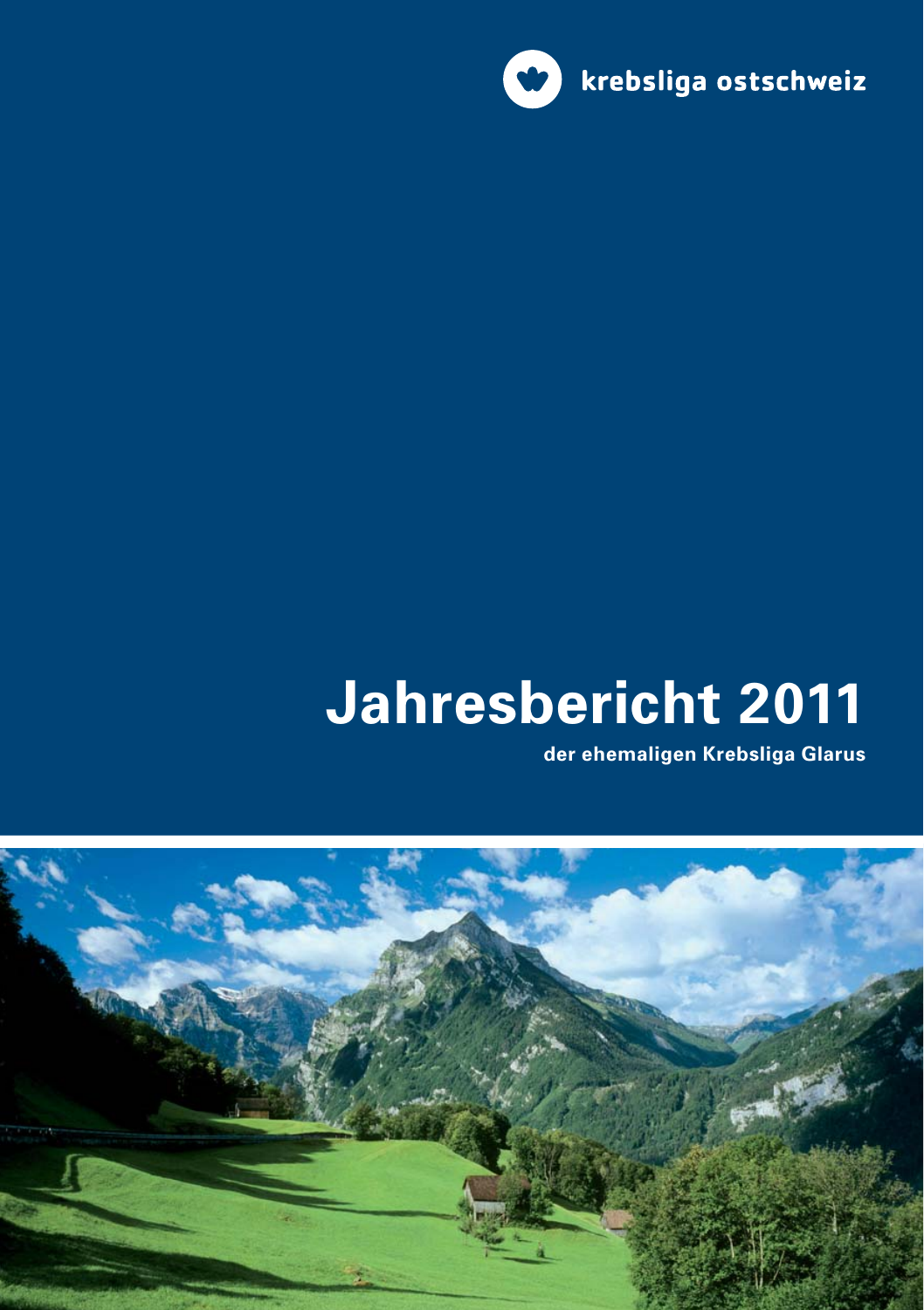

#### Jahresbericht der Präsidentin Lisette Dürst-Fleischeuer

Das Jahr 2011 stand im Zeichen der Zusammenarbeit und Zusammenlegung mit den Krebsligen St.Gallen-Appenzell und Graubünden. Am 28. April 2011 hat ein Orientierungsabend für die Mitglieder zu diesem Projekt stattgefunden. An der Mitgliederversammlung (MV) vom 5 Mai 2011 wurde ich offiziell als Präsidentin der Krebsliga Glarus gewählt. Ich bedanke mich bei den Mitgliedern für das geschenkte Vertrauen. Dr. Peter Schnorr wurde neu in den Vorstand gewählt. An der MV wurde auch über eine Zusammenlegung mit den Krebsligen St.Gallen-Appenzell und Graubünden befunden. Nach angeregter Diskussion konnten sich die Mitglieder einstimmig für die Fusion zur Krebsliga Ostschweiz aussprechen.

Die MV der Krebsliga St. Gallen-Appenzell entschied sich im Juni 2011 ebenso für eine Fusion Leider konnten sich die Mitglieder der Krebsliga Graubünden noch nicht für eine Zusammenlegung entscheiden. Die Türe zur Krebsliga Ostschweiz steht jedoch weiterhin offen. Am 10. November 2011 fand eine ausserordentliche MV statt, an welcher der Fusionsvertrag genehmigt wurde. Die von den Mitgliedern gewünschten Bedingungen wurden im Vertrag festgehalten:

- 1. Die Beratungsstellen Glarus, Buchs, Uznach und St. Gallen bleiben bestehen.
- 2. Glarner spenden weiterhin für Glarner. Spendengelder und Legate kommen den Glarner Krebsbetroffenen zu Gute
- 3. Eine angemessene Glarner Vertretung im neuen Vorstand der Krebsliga Ostschweiz ist gewährleistet (L. Dürst, Dr. E. Tanner, Dr. P. Schnorr).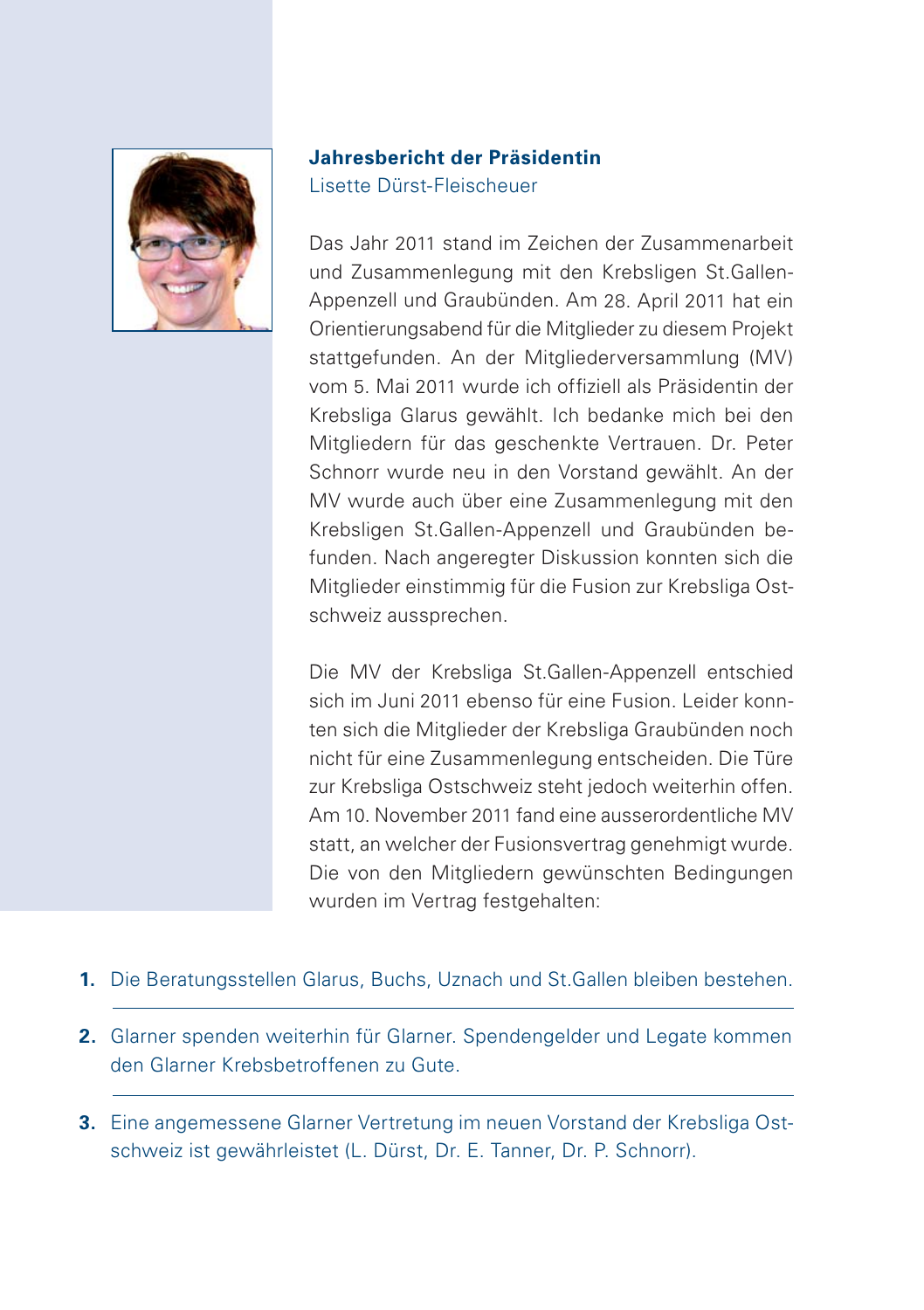Das alltägliche und wichtigste Geschäft, die Betreuung und Beratung von Krebsbetroffenen und Angehörigen, durfte natürlich nicht zu kurz kommen. Dafür war unsere Geschäftsstellenleiterin Maria Thoma verantwortlich (mit Unterstützung von Margrit Hauser und Theres Tschudi)

Dieser Jahresbericht der Krebsliga Glarus ist der letzte in dieser Form. Für das Jahr 2012 wird es einen gemeinsamen Jahresbericht für die Krebsliga Ostschweiz geben (St. Gallen-Appenzell-Glarus). Ich sehe der gemeinsamen Zukunft zuversichtlich entgegen und freue mich auf die neue Zusammenarheit

Zum Abschluss möchte ich es nicht unterlassen, den drei Mitarbeiterinnen der Krebsliga Glarus für ihre tolle Arbeit zu danken. Den Mitgliedern des Vorstandes danke ich für den ehrenamtlichen, unentgeltlichen Einsatz während des ganzen Jahres. Und nicht zuletzt, möchte ich Ihnen als Mitglied und Spender der Krebsliga Glarus ganz herzlich danken. Die Krebsliga ist weiterhin ganz fest auf Ihre Unterstützung angewiesen.

Lisette Dürst-Fleischeuer Präsidentin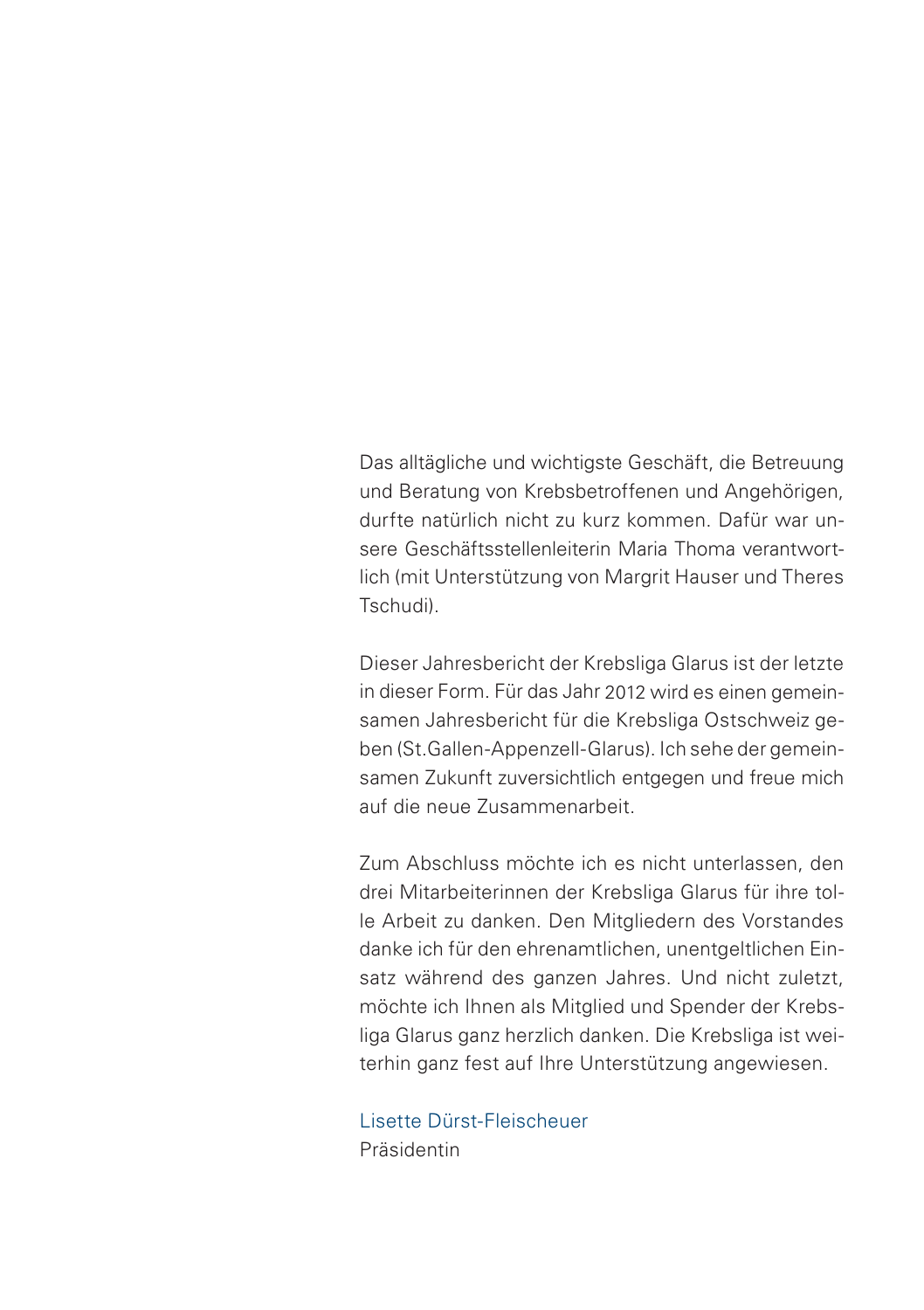# **Betriebsrechnung 2011**

| <b>Ertrag</b>                                |            |            |
|----------------------------------------------|------------|------------|
| Alle Angaben in CHF                          | 2011       | 2010       |
| Erträge aus Geldsammelaktionen:              |            |            |
| Spenden, Mitgliederbei-<br>träge, Sponsoring | 120'782.52 | 124'632.22 |
| Ordentliche Spenden                          | 14'764.00  | 16'207.30  |
| Trauerspenden                                | 29'561.15  | 44'141 15  |
| Legate und Erbschaften                       | 9'900.00   | 10'000.00  |
| SKL Bern - BSV-Subventionen                  | 31'693.51  | 23'576.98  |
| SKL Bern - Sammlung Spenderbrief             | 24'713.86  | 20'416.79  |
| Mitgliederbeiträge                           | 9'650.00   | 10'090.00  |
| Sponsoring Buch Haefelfinger                 | 500.00     | 200.00     |
| <b>Betriebsertrag</b>                        | 120'782.52 | 124'632.22 |

#### **Aufwand**

| <b>Zwischenergebnis</b>                               | $-7'079.65$           | $-7'056.38$           |
|-------------------------------------------------------|-----------------------|-----------------------|
| <b>Betriebsaufwand</b>                                | 127'862.17            | 131'688.60            |
| Finanzaufwand                                         | 618.25                | 998.25                |
| Informationsaufwand                                   | 8'791.40              | 12'023.20             |
| Unterhalt, Reparaturen, Ersatz<br>Verwaltungsaufwand  | 3'062.80<br>14'509.62 | 2'370.30<br>14'129.40 |
| Sonstiger Betriebsaufwand                             | 26'982.07             | 29'521.15             |
| Personalaufwand                                       | 69'814.75             | 66'001.85             |
| Projekte (Musiktherapie)                              | 10'000.00             | 10'000.00             |
| Patientenunterstützung                                | 14'702.00             | 17'714.55             |
| Dienstleistungsaufwand<br>(Vorträge, Veranstaltungen) | 6'363.35              | 8'451.05              |
| Aufwand für die Leistungs-<br>erbringung              | 31'065.35             | 36'165.60             |
| Alle Angaben in CHF                                   | 2011                  | 2010                  |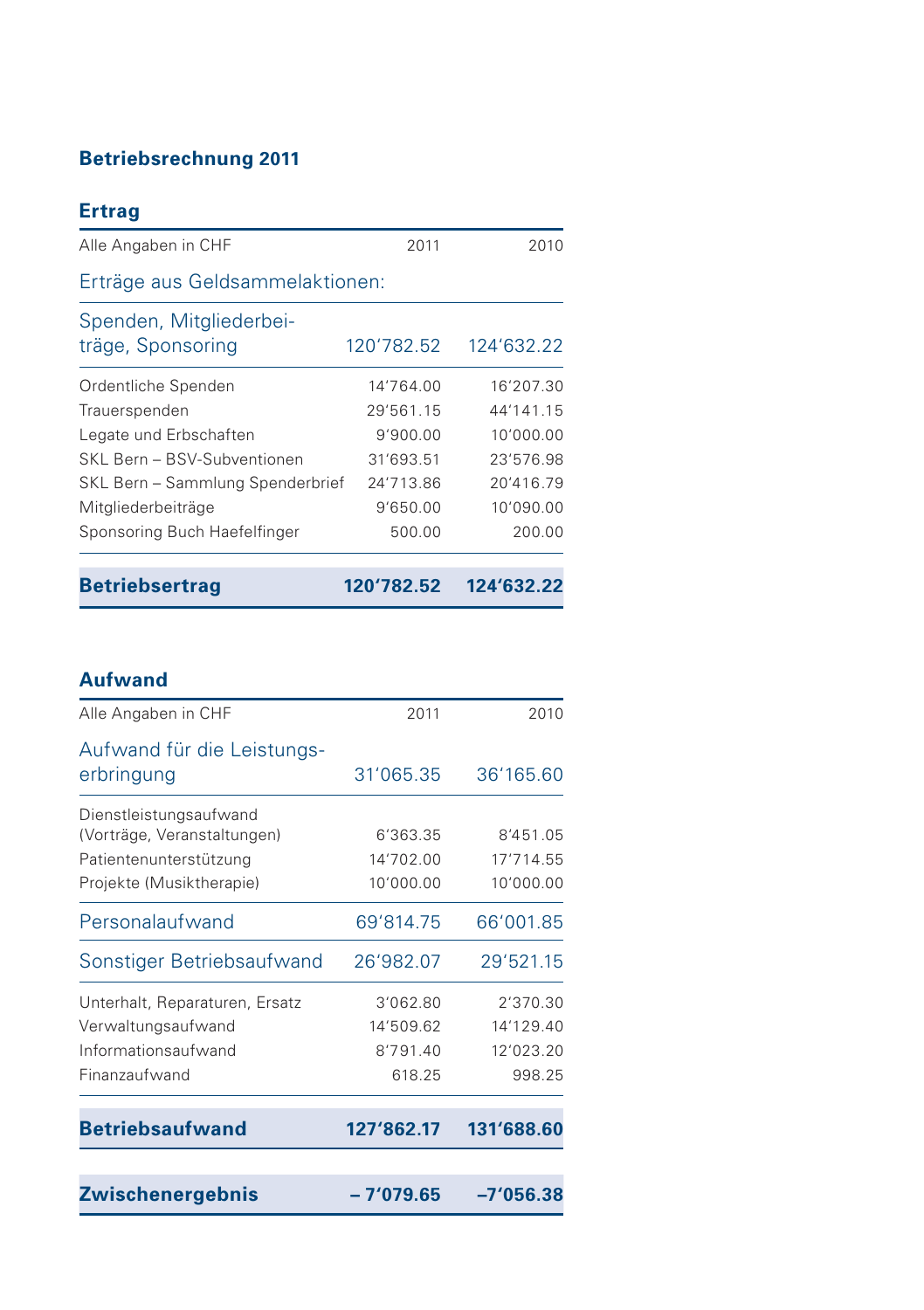# **Betriebsrechnung 2011**

| <b>Jahresergebnis</b>                             | $-3'648.63$        | $-1'219.68$        |
|---------------------------------------------------|--------------------|--------------------|
| Abschreibungen                                    | $-999.00$          | $-800.00$          |
| Zinsertrag Flüssige Mittel<br>Wertschriftenertrag | 530.02<br>3'900.00 | 411.70<br>6'225.00 |
| Finanzergebnis                                    | 4'430.02           | 6'636.70           |

#### **Bilanz per 31.12.2011**

| <b>Aktiven</b> |
|----------------|
|                |

| <b>Total Aktiven</b>       | 320'910.28 | 358'041.91 |
|----------------------------|------------|------------|
| Sachanlagen                | 1.00       | 1'000.00   |
| Finanzanlagen              | 60'000.00  | 150'000.00 |
| Anlagevermögen             | 60'001.00  | 151'000.00 |
| Aktive Rechnungsabgrenzung | 2'050.00   |            |
| Forderungen                | 1'528.40   | 2'297.01   |
| Flüssige Mittel            | 257'330.88 | 204'744.90 |
| Umlaufvermögen             | 260'909.28 | 207'041.91 |
| Alle Angaben in CHF        | 31.12.11   | 31.12.10   |

| <b>Total Passiven</b>       | 320'910.28  | 358'041.91  |
|-----------------------------|-------------|-------------|
| Jahresergebnis              | $-3'648.63$ | $-1'219.68$ |
| Erarbeitetes freies Kapital | 322'553.41  | 323'773.09  |
| Eigenkapital                | 318'904.78  | 322'553.41  |
| Passive Rechnungsabgrenzung | 1'250.00    |             |
| Kreditoren                  | 755.50      | 35'488.50   |
| Kurzfristiges Fremdkapital  | 2'005.50    | 35'488.50   |
| Fremdkapital                | 2'005.50    | 35'488.50   |
| Alle Angaben in CHF         | 31.12.11    | 31.12.10    |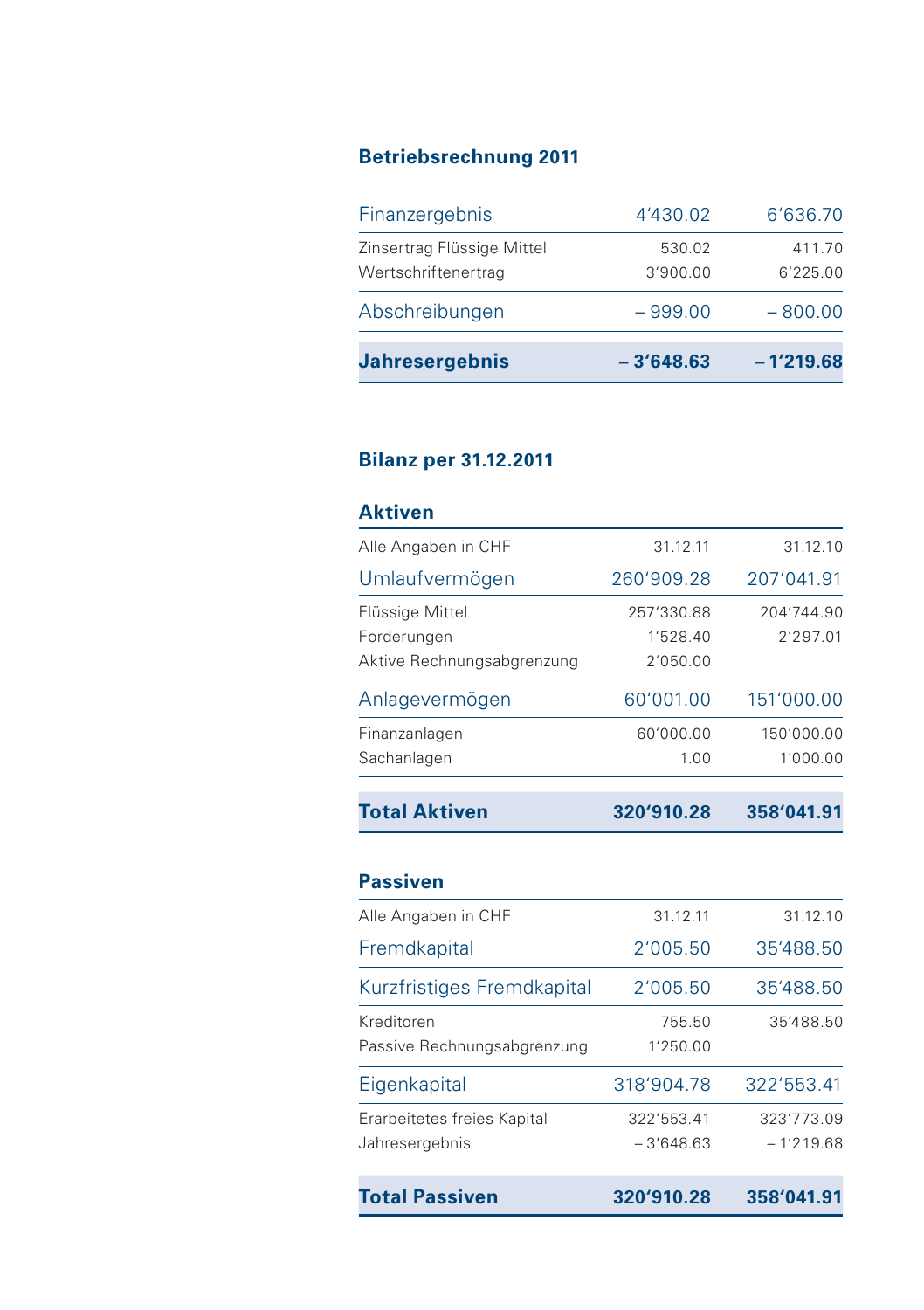# Rechnung über die Verwendung des Kapitals

## **Mittel aus Eigenkapital**

| <b>Gesamtkapital</b>                          | 318'904.78                | 322'553.41                |
|-----------------------------------------------|---------------------------|---------------------------|
| Organisationskapital                          | 318'904.78                | 322'553.41                |
| Erarbeitetes freies Kapital<br>Jahresergebnis | 322'553.41<br>$-3'648.63$ | 323'773.09<br>$-1'219.68$ |
| Alle Angaben in CHF                           | 2011                      | 2010                      |

## **Mittelflussrechnung**

## Mittelfluss aus Betriebstätigkeit

| <b>Betriebstätigkeit</b>                  | 52'585.98    | 52'645.67   |
|-------------------------------------------|--------------|-------------|
| <b>Mittelfluss aus</b>                    |              |             |
| Veränderung kurzfristiges<br>Fremdkapital | $-33'483.00$ | $-7'325.45$ |
| Veränderung Sachanlagen                   | 999.00       | 800.00      |
| Veränderung Finanzanlagen                 | 90'000.00    | 60'000.00   |
| Veränderung Aktive<br>Rechnungsabgrenzung | $-2'050.00$  |             |
| Veränderung Forderungen                   | 768.61       | 390.80      |
| Jahresergebnis                            | $-3'648.63$  | $-1'219.68$ |
| Alle Angaben in CHF                       | 2011         | 2010        |

## Zunahme/Abnahme Flüssige Mittel

| Alle Angaben in CHF                                              | 2011                     | 2010                     |
|------------------------------------------------------------------|--------------------------|--------------------------|
| Liquiditätsnachweis                                              |                          |                          |
| Bestand Flüssige Mittel 01.01.<br>Bestand Flüssige Mittel 31.12. | 204'744.90<br>257'330.88 | 152'099.23<br>204'744.90 |
| Zunahme/Abnahme<br><b>Flüssige Mittel</b>                        | 52'585.98                | 52'645.67                |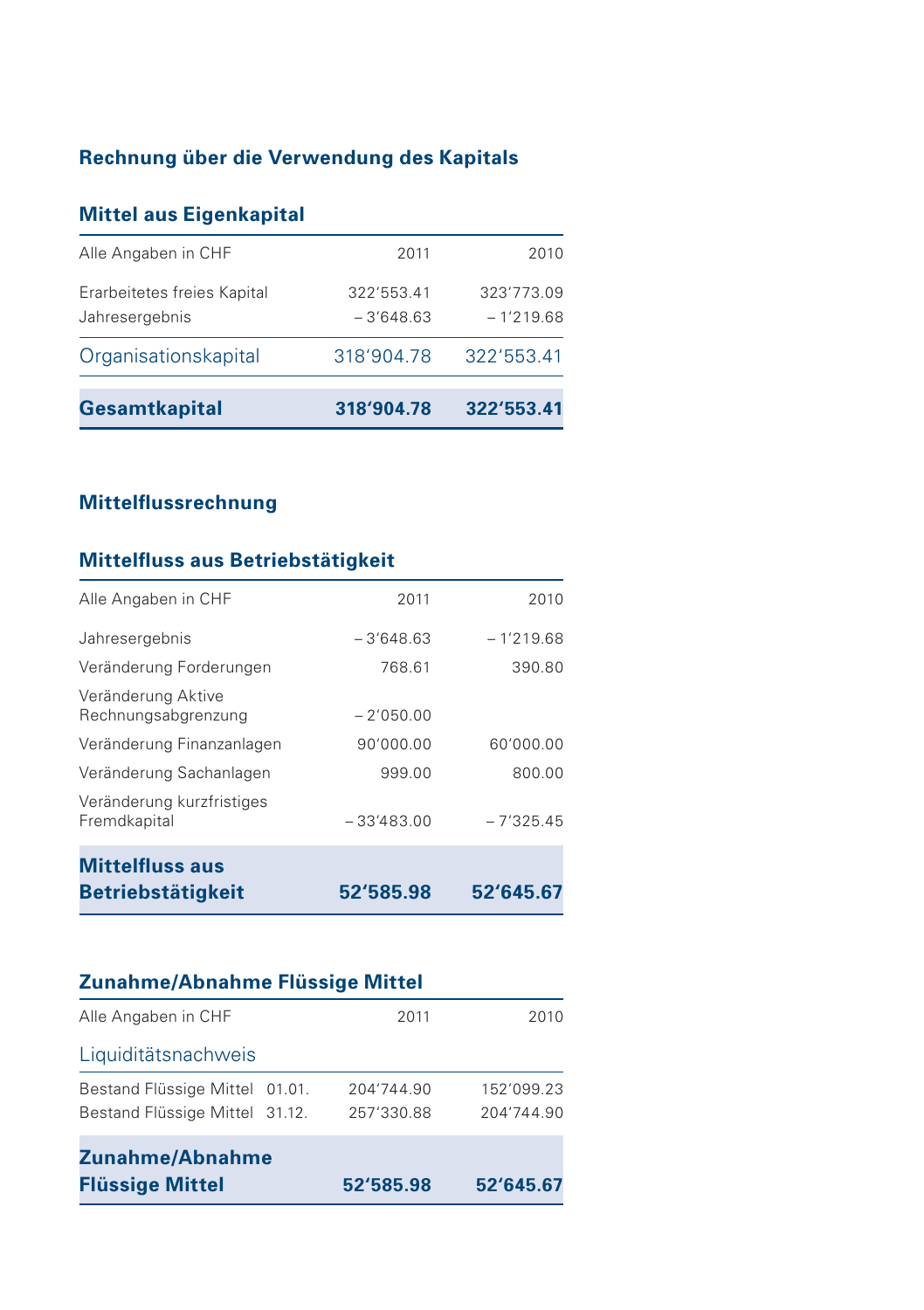#### **Bericht der Revisionsstelle**

an die Mitgliederversammlung des Vereins Krebsliga Ostschweiz St.Gallen - Appenzell - Glarus 9000 St Gallen

Als Revisionsstelle haben wir die beiliegende Jahresrechnung des Vereins Krebsliga des Kantons Glarus (Bilanz, Betriebsrechnung, Geldflussrechnung, Rechnung über die Veränderung des Kapitals und Anhang) für das am 31. Dezember 2011 abgeschlossene Geschäftsjahr geprüft. In Übereinstimmung mit Swiss GAAP FER unterliegen die Angaben im Leistungsbericht nicht der ordentlichen Prüfpflicht der Revisionsstelle

Für die Jahresrechnung ist der Vorstand verantwortlich, während unsere Aufgabe darin besteht, diese zu prüfen. Wir bestätigen, dass wir die gesetzlichen Anforderungen hinsichtlich Zulassung und Unabhängigkeit erfüllen. Unsere Prüfung erfolgte nach dem Schweizer Standard zur Eingeschränkten Revision, Danach ist diese Revision so zu planen und durchzuführen, dass wesentliche Fehlaussagen in der Jahresrechnung erkannt werden. Eine Eingeschränkte Revision umfasst hauptsächlich Befragungen und analytische Prüfungshandlungen sowie den Umständen angemessene Detailprüfungen der bei der geprüften Organisation vorhandenen Unterlagen. Dagegen sind Prüfungen der betrieblichen Abläufe und des internen Kontrollsystems sowie Befragungen und weitere Prüfungshandlungen zur Aufdeckung deliktischer Handlungen oder andere Gesetzesvorstösse nicht Bestandteil dieser Revision

Bei unserer Revision sind wir nicht auf Sachverhalte gestossen, aus denen wir schliessen müssen, dass die Jahresrechnung

- kein den tatsächlichen Verhältnissen entsprechendes Bild der Vermögens-, Finanz-, und Ertragslage der Organisation in Übereinstimmung mit Swiss GAAP FER vermittelt;
- nicht Gesetz und Statuten entspricht.

Ferner bestätigen wir, dass die durch uns zu prüfenden Bestimmungen der Stiftung ZEWO eingehalten sind.

Franco Antoniazz

Glarus, 25. Januar 2012

Experte in Rechnungslegung und Controlling leitender Revisor